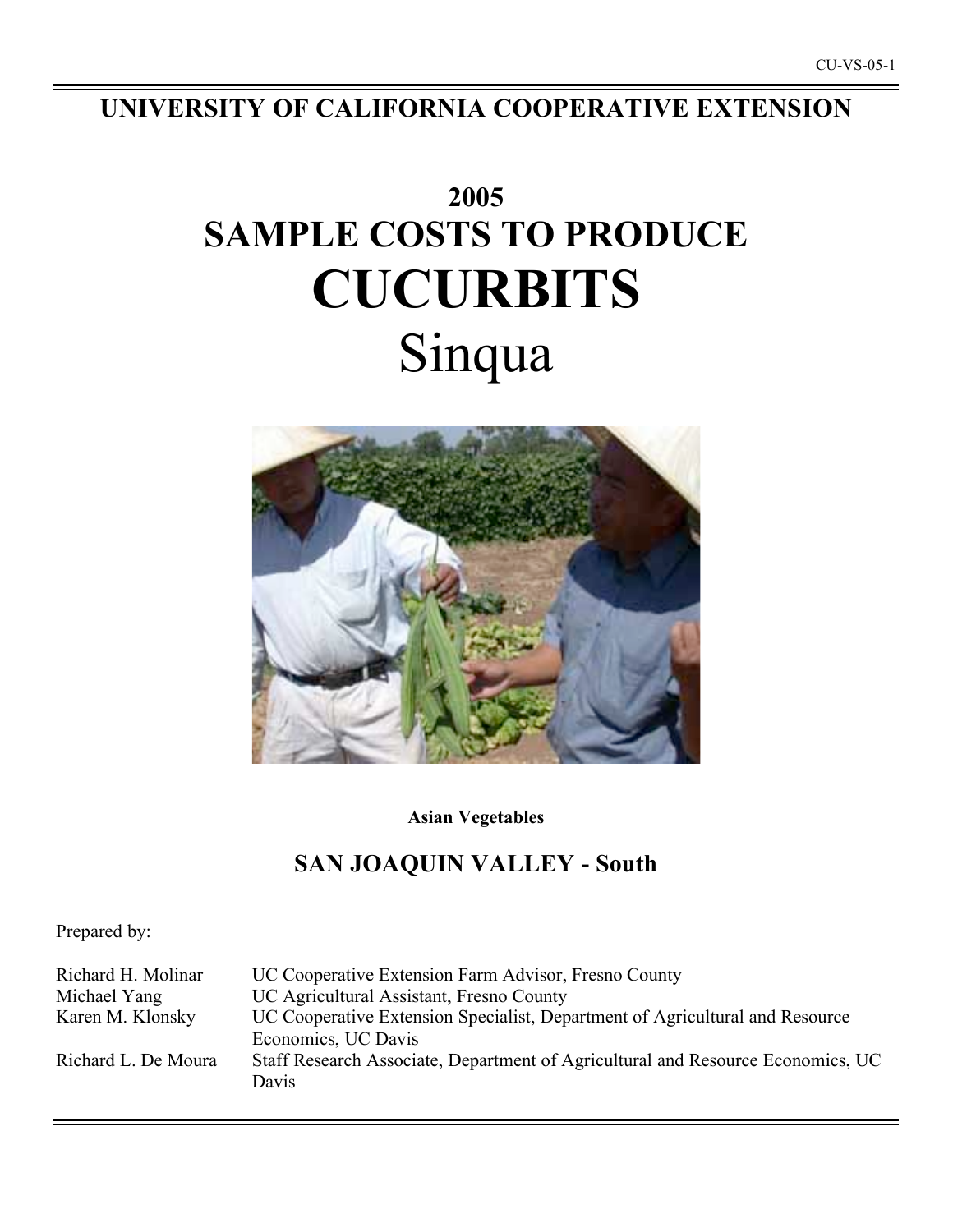## **UNIVERSITY OF CALIFORNIA COOPERATIVE EXTENSION**

## **SAMPLE COSTS TO PRODUCE CUCURBITS - SINQUA San Joaquin Valley - South 2005**

## **STUDY CONTENTS**

| Table 3. MONTHLY CASH COSTS PER ACRE to PRODUCE CUCURBITS - SINQUA10     |  |
|--------------------------------------------------------------------------|--|
|                                                                          |  |
| Table 5. WHOLE FARM ANNUAL EQUIPMENT, INVESTMENT and OVERHEAD COSTS.  12 |  |
|                                                                          |  |
|                                                                          |  |
|                                                                          |  |

## **INTRODUCTION**

Sample costs to produce oriental cucurbits – sinqua, in the San Joaquin Valley are shown in this study. The study is intended as a guide only, and can be used to make production decisions, determine potential returns, prepare budgets and evaluate production loans. The practices described are based on production operations considered typical for this crop and region, but will not apply to every farm. Sample costs for labor, materials, equipment and custom services are based on current figures. "Your Costs" columns in Tables 1 and 2 are provided for entering your farm costs.

The hypothetical farm operations, production practices, overhead, and calculations are described under the assumptions. For additional information or an explanation of the calculations used in the study call the Department of Agricultural and Resource Economics, University of California, Davis, California, (530) 752- 3589 or the local UC Cooperative Extension office.

Sample Cost of Production Studies for many commodities can be downloaded at http://coststudies.ucdavis.edu, requested through the Department of Agricultural and Resource Economics, UC Davis, (530) 752-4424 or obtained from the local county UC Cooperative Extension offices. Some archived studies are also available on the website.

The University of California does not discriminate in any of its policies, procedures or practices. The university is an affirmative action/equal opportunity employer.

**University of California and USDA, Risk Management Cooperating.**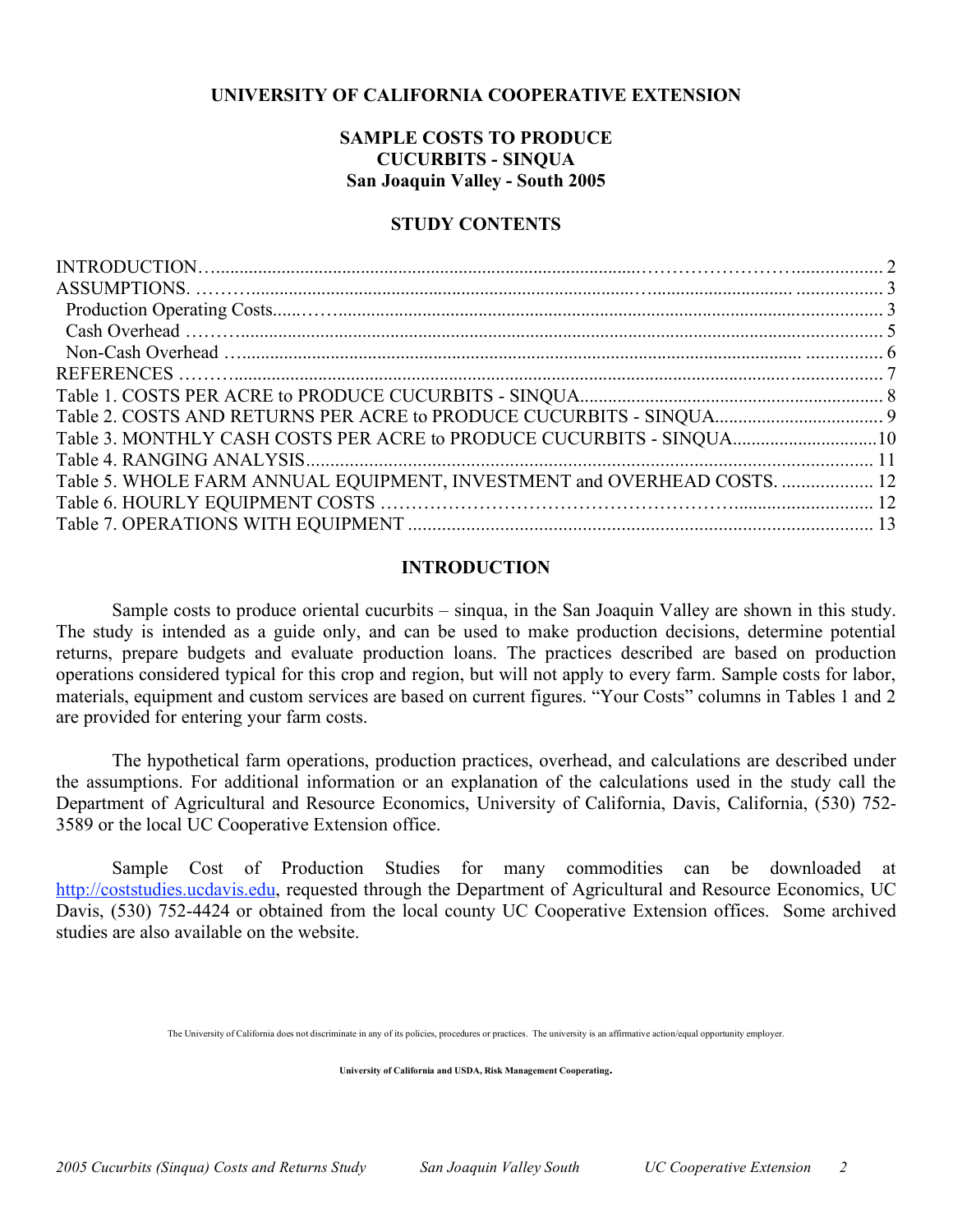## **ASSUMPTIONS**

The assumptions refer to Tables 1 to 7 and pertain to sample costs to produce oriental cucurbits – sinqua, in the San Joaquin Valley. The cultural practices described represent production operations and materials considered typical for a small farm in the region. Costs, materials, and practices in this study will not apply to all farms. Timing of and types of establishment and cultural practices will vary among growers within the region and from season to season due to variables such as weather, soil, and insect and disease pressure. **The use of trade names and cultural practices in this report does not constitute an endorsement or recommendation by the University of California nor is any criticism implied by omission of other similar products or cultural practices.**

Farm. This report is based on a 10 contiguous acre farm. The land is rented and planted to Asian vegetables. In this study two acres are planted to cucurbits – sinqua – and the remaining acres to other Asian vegetables. The grower and family do the majority of the labor for the operations, but a labor cost (opportunity cost) is shown for each operation.

## **Production Operating Costs**

**Land Preparation**. A custom operator plows the land one time, discs two times and lists the beds in January. After listing, the bed peaks are flattened using the grower's tractor and a nine-foot pipe (3 rows) towed behind the tractor. Black plastic is then laid by hand (2 persons), or with a mulch machine, on alternate beds.

**Plant**. The cucurbit seed – Sinqua - is saved from the previous year and planted in the greenhouse sometime during December to January. The plant trays hold 50 plants per tray and take about 20 minutes per tray to plant. The germinated plants are planted in the field around March 15. Sinqua is planted on alternate 36-inch beds, with six-foot in row spacing at 1,210 plants per acre. Holes for the plants are burned or punched in the plastic as the person plants. Rows are usually 250 to 300 feet long. Two people (16 man hours) plant one acre per day.

**Irrigation**. Irrigation includes the water costs and irrigation labor. Lay-flat poly pipe is laid at the end of the rows and the water is run down the furrows. Irrigation begins in March two to three days after planting. The field is irrigated every five days during March, April and May, every three days during June, July, August, and September and once a week during October. Water at \$2.50 per irrigation is assumed to be a typical cost. Water costs were provided from the growers pumping charges for the summer months. Assuming the crop uses 30 acres-inches per season, this equates to a cost of \$4.83 per acre-inch. Irrigation labor is calculated as onehalf hour per acre per irrigation.

**Fertilization**. The crop is fertilized at planting with 20-20-20 dissolved in water at three ounces of liquid fertilizer per plant or one 25-pound bag per two to three acres. (10 pounds per acre in this study). The fertilizer is placed in the planting hole at planting. Labor costs for applying the fertilizer are included in the planting labor. One or two more fertilizations with UN32 at 5 gallons (55 lbs) per acre per application is typical – May and July. Labor costs for UN32 fertilization are included in the irrigation costs.

**Trellis System**. Six-foot stakes (reusable) are pounded in the ground at six-foot spacing; netting is attached to the stakes to form a trellis that the plants will grow up. It takes two persons one day (8 hours) per acre to pound the stakes and an equal amount of time to install the net. The trellis is removed at the end-of-the season. See Field Cleanup.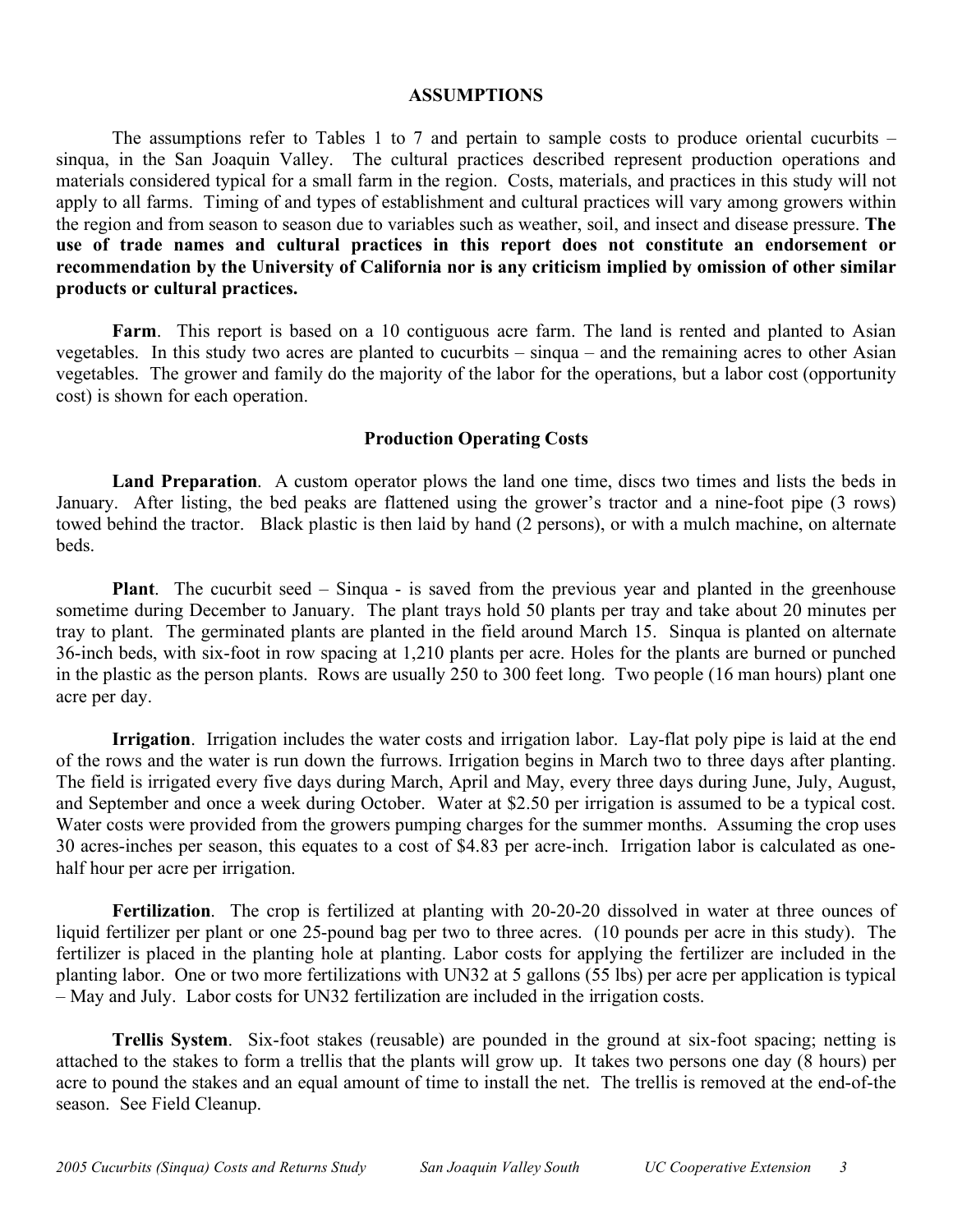**Pollination.** Bees are required for pollination, but for the small acreage involved, the grower relies on wild/native bees for pollination.

**Pest Management.** The pesticides, rates, and application practices mentioned in this cost study are listed in the *UC IPM Pest Management Guidelines – Cucurbits.* **Pesticides mentioned in this study are not recommendations, but those commonly used in the region.** For information and pesticide use permits, contact the local county Agricultural Commissioner's office. For information on other pesticides available, pest identification, monitoring, and management, visit the UC IPM website at www.ipm.ucdavis.edu. **Pest control costs can vary considerably each year depending upon local conditions and pest populations in any given year.** Adjuvants are recommended for many pesticides for effective control and are an added cost. The adjuvants in this study are not included as a cost in all applications.

*Weeds*. The furrows are hand sprayed using a backpack sprayer with Roundup in April or May and in August. To mix and apply the herbicide takes about 1.5 hours per acre per application for a total of three hours. The field is hand weeded in March and May at 1.5 hours per weeding to remove the weeds not controlled by the spray and /or black plastic.

*Insects.* Lannate, Dipel or some other insecticide is applied in May and August to control worms and/or aphids. Spider mites are treated with oil or soap sprays in July. The material is applied with a backpack sprayer and takes about two-hours per acre to apply. Nematodes can be a problem, but are usually not treated.

## *Diseases.* None

**Harvest**. The crop is harvested June 15 through October 30. The sinqua cucurbits are packed in 30 pound boxes. The field is harvested twice a week for deliveries to the packinghouse and once per week for farmer's market deliveries. It is assumed that one person can pick 2.5 thirty-pound boxes per hour. The grower in this study delivers the product to the packinghouse using a pickup and trailer.

**Yields**. The crop yields an average of 74 boxes per acre per week per row. The crop yield used in this study is 1,340 thirty-pound boxes per acre.

**Returns**. A price of \$6.00 per 30 pound box is used in this study to show various prices over a range of yields. At the above price and yield, the grower shows a loss. It is typical for the grower and family to provide most of the labor; therefore, deducting grower labor costs assumed to equate to \$6,000 will provide the grower with a net profit.

**Field Cleanup**. In October after the last harvest, the plants are chopped by hand, and the stakes, netting, and mulch are removed. One person can chop the plants and remove the mulch at the rate of three 250-foot rows per eight-hour day (approximately 80 hours per acre).

**Pickup/ATV.** Costs for a 1/2-ton pickup are included in the study. The pickup and a trailer are used for hauling the harvested cucurbits to the packing shed and are included in that cost. In addition, the grower drives another 250 miles per acre for farming purposes.

**Labor.** Labor rates of \$12.42 per hour for machine operators and \$9.32 for general labor includes payroll overhead of 38%. The basic hourly wages are \$9.00 for machine operators and \$6.75 for general labor. The overhead includes the employers' share of federal and California state payroll taxes, workers' compensation insurance for truck crops (code 0172), and a percentage for other possible benefits. Workers' compensation costs will vary among growers, but for this study the cost is based upon the average industry final rate as of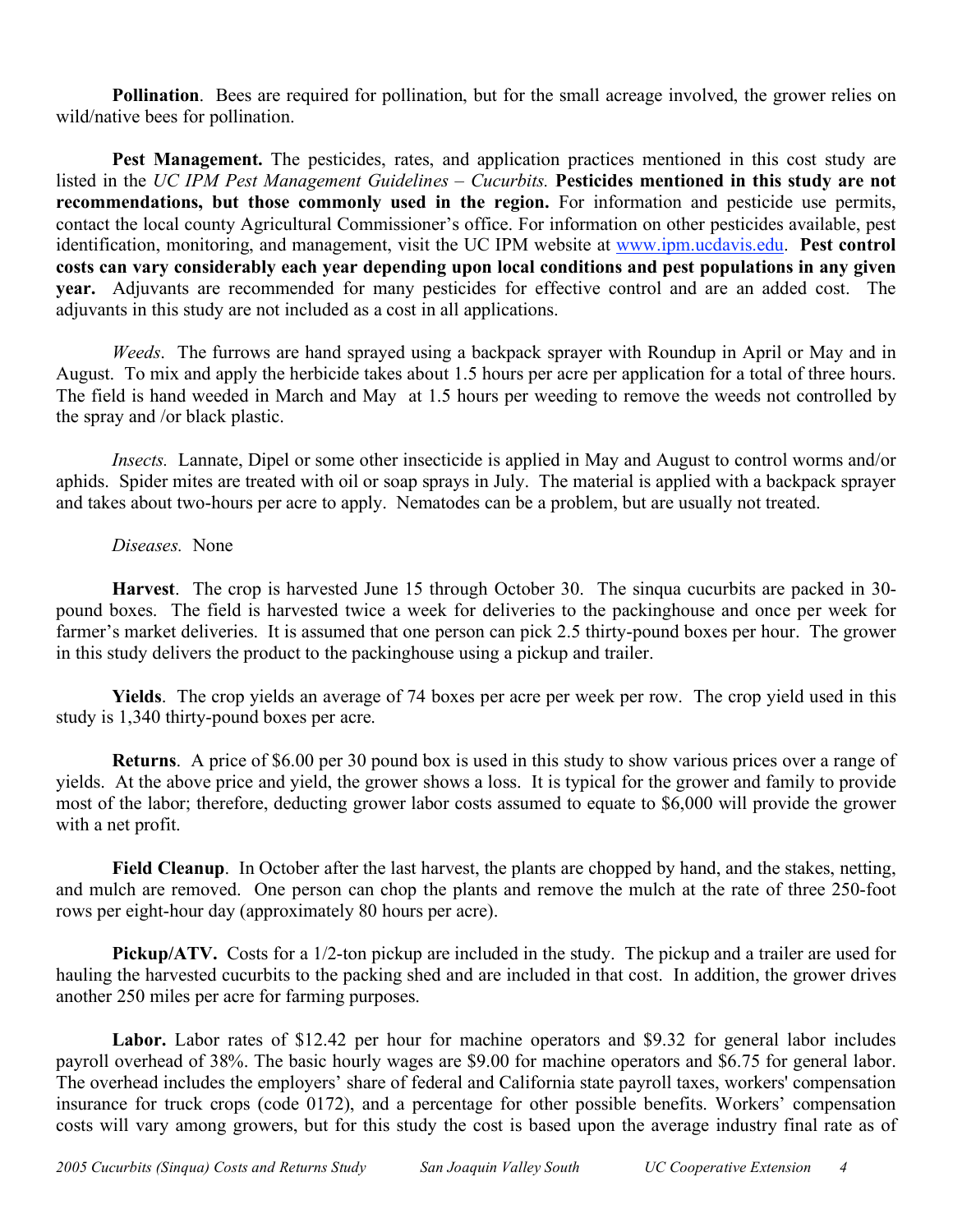January 1, 2005 (California Department of Insurance). Labor for operations involving machinery are 20% higher than the operation time given in Table 1 to account for the extra labor involved in equipment set up, moving, maintenance, work breaks, and field repair.

**Equipment Operating Costs.** Repair costs are based on purchase price, annual hours of use, total hours of life, and repair coefficients formulated by American Society of Agricultural Engineers (ASAE). Fuel and lubrication costs are also determined by ASAE equations based on maximum Power Take Off (PTO) horsepower, and fuel type. Prices for on-farm delivery of diesel and gasoline are \$1.51 and \$2.05 per gallon, respectively. The cost includes a 2% local sales tax on diesel fuel and 8% sales tax on gasoline. Gasoline also includes federal and state excise tax, which are refundable for on-farm use when filing your income tax. The fuel, lube, and repair cost per acre for each operation in Table 1 is determined by multiplying the total hourly operating cost in Table 6 for each piece of equipment used for the selected operation by the hours per acre. Tractor time is 10% higher than implement time for a given operation to account for setup, travel and down time.

**Interest On Operating Capital.** Interest on operating capital is based on cash operating costs and is calculated monthly until harvest at a nominal rate of 7.65% per year. A nominal interest rate is the typical market cost of borrowed funds. The interest cost of post harvest operations is discounted back to the last harvest month using a negative interest charge.

**Risk.** Production risks should not be minimized. While this study makes every effort to model a production system based on typical, real world practices, it cannot fully represent financial, agronomic and market risks, which affect the profitability and economic viability.

## **Cash Overhead**

Cash overhead consists of various cash expenses paid out during the year that are assigned to the whole farm and not to a particular operation. These costs include property taxes, interest on operating capital, office expense, liability and property insurance, and investment repairs.

**Property Taxes.** Counties charge a base property tax rate of 1% on the assessed value of the property. In some counties special assessment districts exist and charge additional taxes on property including equipment, buildings, and improvements. For this study, county taxes are calculated as 1% of the average value of the property. Average value equals new cost plus salvage value divided by 2 on a per acre basis.

**Insurance.** Insurance for farm investments varies depending on the assets included and the amount of coverage. Property insurance provides coverage for property loss and is charged at 0.69% of the average value of the assets over their useful life. Liability insurance covers accidents on the farm and costs \$429 for the entire farm.

**Office Expense.** Office and business expenses are estimated at \$10 per acre. These expenses include office supplies, telephones, bookkeeping, accounting, and legal fees. The cost is a general estimate and not based on any actual data.

**Land Rent**. The 10 acres are rented for cash at \$300 per acre. The rented land includes the irrigation system that is maintained by the landlord. Land rents range from \$250 to \$350 per acre.

**Investment Repairs.** Annual maintenance except for the greenhouse (20%) is calculated as two percent of the purchase price.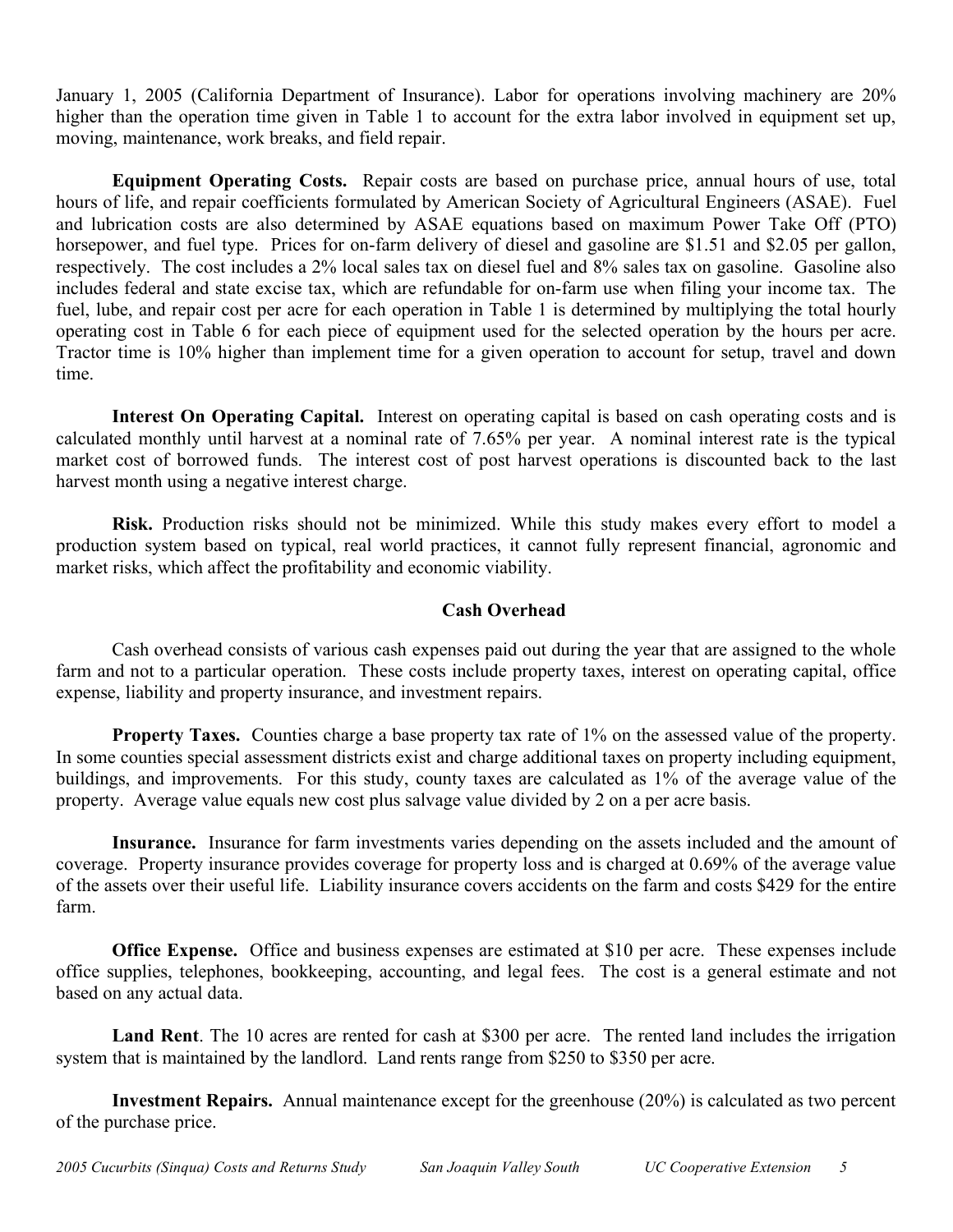## **Non-Cash Overhead**

Non-cash overhead is calculated as the capital recovery cost for equipment and other farm investments.

**Capital Recovery Costs.** Capital recovery cost is the annual depreciation and interest costs for a capital investment. It is the amount of money required each year to recover the difference between the purchase price and salvage value (unrecovered capital). It is equivalent to the annual payment on a loan for the investment with the down payment equal to the discounted salvage value. This is a more complex method of calculating ownership costs than straight-line depreciation and opportunity costs, but more accurately represents the annual costs of ownership because it takes the time value of money into account (Boehlje and Eidman). The formula for the calculation of the annual capital recovery costs is ((Purchase Price – Salvage Value) x Capital Recovery Factor) + (Salvage Value x Interest Rate).

*Salvage Value.* Salvage value is an estimate of the remaining value of an investment at the end of its useful life. For farm machinery (tractors and implements) the remaining value is a percentage of the new cost of the investment (Boehlje and Eidman). The percent remaining value is calculated from equations developed by the American Society of Agricultural Engineers (ASAE) based on equipment type and years of life. The life in years is estimated by dividing the wear out life, as given by ASAE by the annual hours of use in this operation. For other investments including irrigation systems, buildings, and miscellaneous equipment, the value at the end of its useful life is zero. The salvage value for land is the purchase price because land does not depreciate. The purchase price and salvage value for equipment and investments are shown in the tables.

*Capital Recovery Factor.* Capital recovery factor is the amortization factor or annual payment whose present value at compound interest is 1. The amortization factor is a table value that corresponds to the interest rate used and the life of the machine.

*Interest Rate.* The interest rate of 6.01% used to calculate capital recovery cost is the USDA-ERS's tenyear average of California's agricultural sector long-run rate of return to production assets from current income. It is used to reflect the long-term realized rate of return to these specialized resources that can only be used effectively in the agricultural sector.

**Tools.** This includes shop tools, hand tools, and miscellaneous field tools. The tools are an estimated value and not taken from any specific data.

**Irrigation.** The grower purchases lay flat vinyl pipe to deliver the water to the furrows.

**Greenhouse**. The grower builds a greenhouse with PVC pipe and plastic to start the plants and for some plant storage. The greenhouse is 20 feet x 20 feet. The plastic cover may need to be replaced in one or two years. The replacement cost is accounted for under Cash Overhead – Investment Repairs.

**Equipment.** Farm equipment is purchased new or used, but the study shows the current purchase price for new equipment. The new purchase price is adjusted to 60% to indicate a mix of new and used equipment. Annual ownership costs for equipment and other investments are shown in the Whole Farm Annual Equipment, Investment, and Business Overhead Costs table. Equipment costs are composed of three parts: non-cash overhead, cash overhead, and operating costs. Both of the overhead factors have been discussed in previous sections. The operating costs consist of repairs, fuel, and lubrication and are discussed under operating costs.

**Table Values.** Due to rounding, the totals may be slightly different from the sum of the components.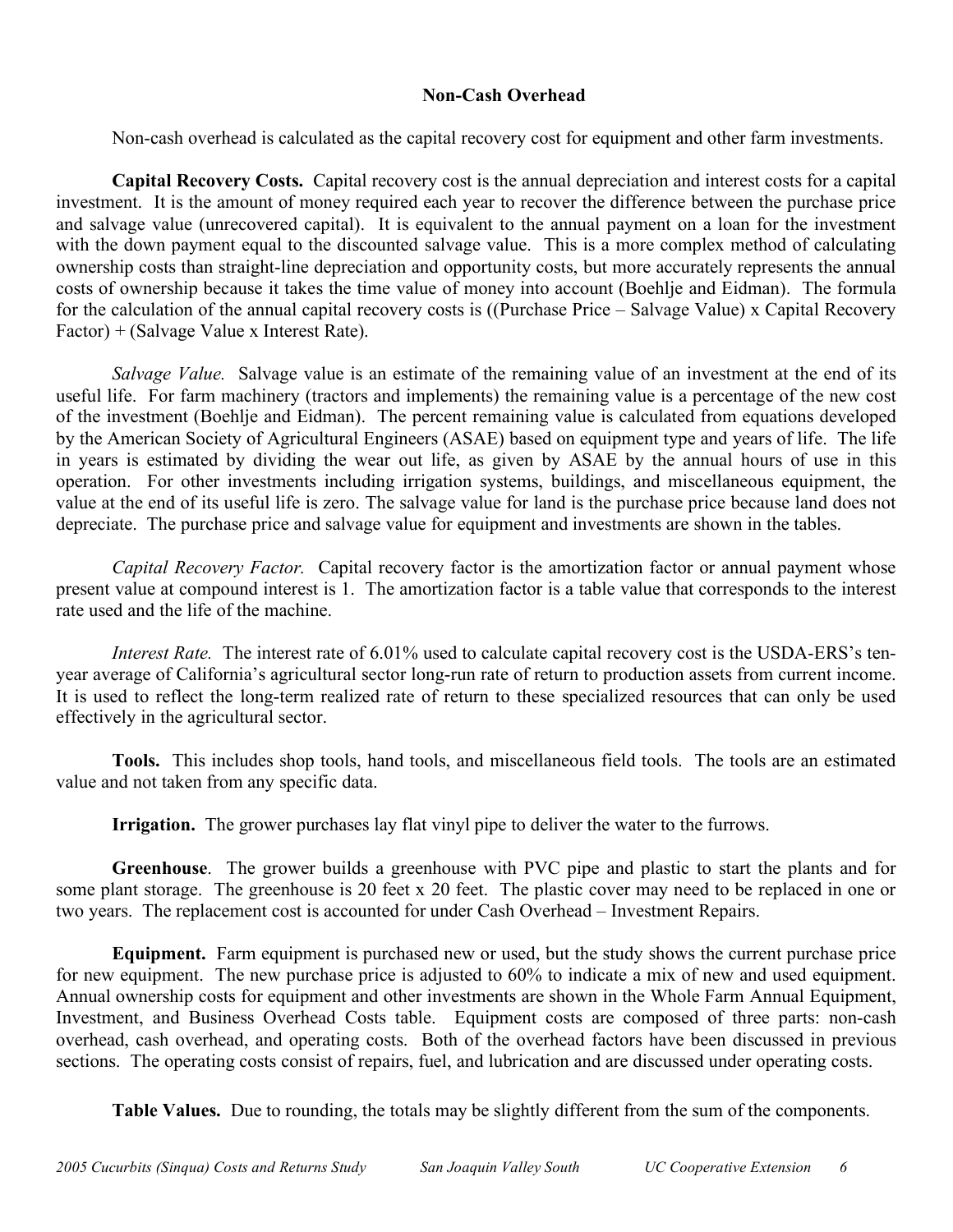## **REFERENCES**

- American Society of Agricultural Engineers. 1994. *American Society of Agricultural Engineers Standards Yearbook*. Russell H. Hahn and Evelyn E. Rosentreter (ed.) St. Joseph, Missouri. 41st edition.
- Barker, Doug. 2005. *California Workers' Compensation Rating Data for Selected Agricultural Classifications as of January 1, 2005.* California Department of Insurance, Rate Regulation Branch.
- Boehlje, Michael D., and Vernon R. Eidman. 1984. *Farm Management*. John Wiley and Sons. New York, New York
- California State Automobile Association. 2005. *Gas Price Survey 2004.* AAA Public Affairs, San Francisco,
- California State Board of Equalization. *Fuel Tax Division Tax Rates*. Internet accessed January 2005. http://www.boe.ca.gov/sptaxprog/spftdrates.htm.
- Energy Information Administration. 2004. *Weekly Retail on Highway Diesel Prices*. Internet accessed January 2005. http://tonto.eis.doe.gov/oog/info/wohdp.
- Molinar, Richard H., Michael Yang, Karen M. Klonsky and Richard L. De Moura. 2005. *Sample Costs to Produce Bittermelon.* University of California Cooperative Extension, Davis, CA.
- Molinar, Richard H., Michael Yang, Karen M. Klonsky and Richard L. De Moura. 2005. *Sample Costs to Produce Cucurbits – Moqua / Opo.* University of California Cooperative Extension, Davis, CA.
- United States Department of Agriculture-Economic Reporting Service. *Farm Financial Ratios Indicating Solvency and Profitability 1960 – 02, California*. 2002. Internet; accessed January 4, 2005. www.ers.usda.gov/data/farmbalancesheet/fbsdmu.htm

For information concerning University of California publications contact UC DANR Communications Services (1-800-994- 8849), online at http://anrcatalog.ucdavis.edu or your local county Cooperative Extension office.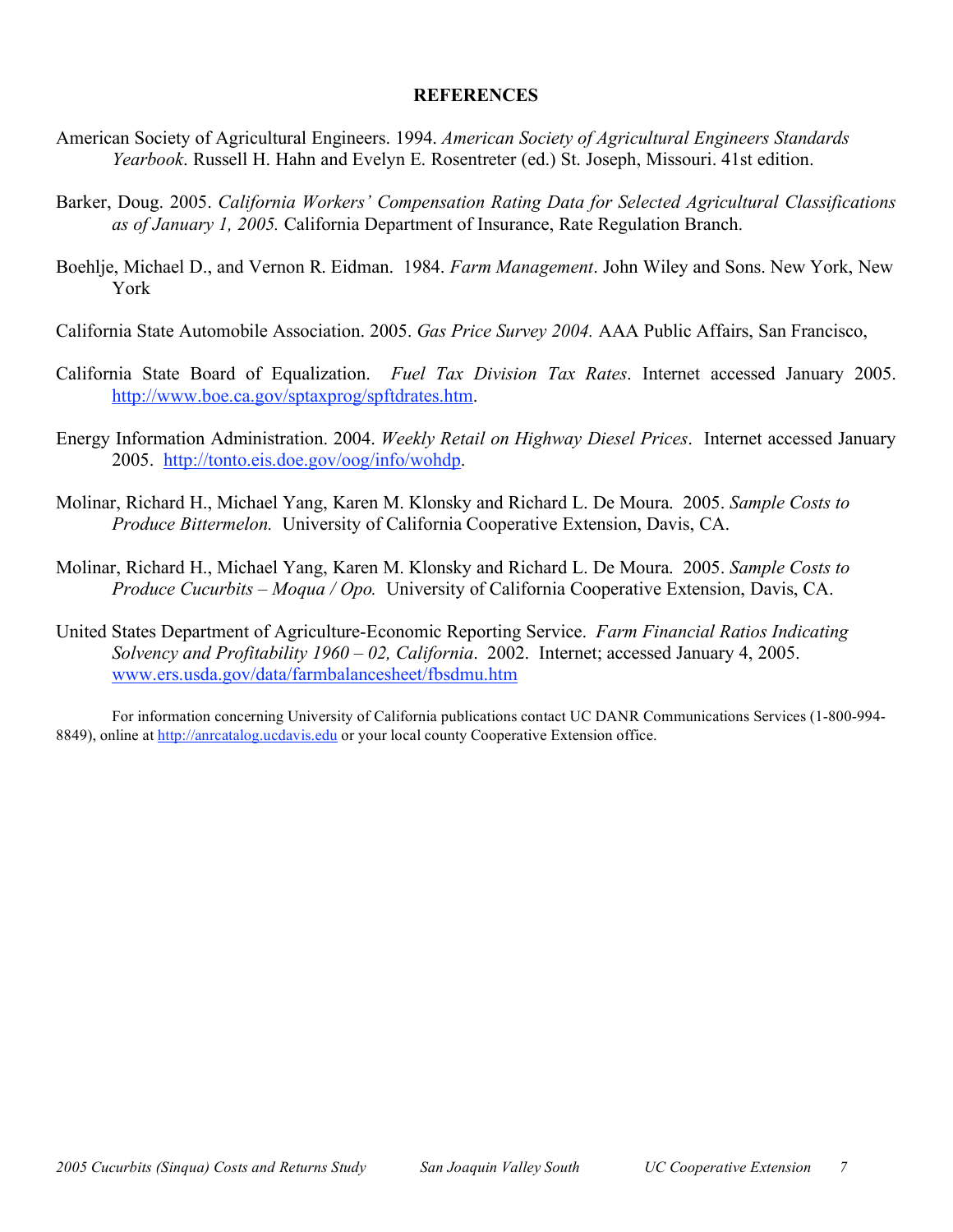#### UC COOPERATIVE EXTENSION **Table 1. COST PER ACRE TO PRODUCE CUCURBITS - SINQUA** SAN JOAQUIN VALLEY 2005

| Operation<br>Cash and Labor Costs per Acre           |         |               |                  |                    |                  |        |      |
|------------------------------------------------------|---------|---------------|------------------|--------------------|------------------|--------|------|
|                                                      | Time    | Labor         | Fuel, Lube       | Material           | Custom/          | Total  | Your |
| Operation                                            | (Hrs/A) | Cost          | & Repairs        | Cost               | Rent             | Cost   | Cost |
| Cultural:                                            |         |               |                  |                    |                  |        |      |
| Plant: Greenhouse                                    | 8.30    | 77            | $\mathbf{0}$     | 25                 | $\mathbf{0}$     | 102    |      |
| Land Prep: Plow, Disc, List                          | 0.00    | $\mathbf{0}$  | $\theta$         | $\theta$           | 100              | 100    |      |
| Land Prep: Flatten Bed Tops                          | 0.33    | 5             | 1                | $\theta$           | $\mathbf{0}$     | 6      |      |
| Land Prep: Lay Black Plastic on Beds. Alternate Rows | 8.00    | 75            | $\overline{0}$   | 116                | $\overline{0}$   | 191    |      |
| Plant: Transplants. Fertilize: (20-20-20)            | 16.00   | 149           | $\mathbf{0}$     | 6                  | $\mathbf{0}$     | 155    |      |
| Irrigate: (water & labor)                            | 27.00   | 252           | $\mathbf{0}$     | 135                | $\mathbf{0}$     | 387    |      |
| Trellis: Install                                     | 32.00   | 298           | $\boldsymbol{0}$ | 1,326              | $\mathbf{0}$     | 1,624  |      |
| Weed: Hand                                           | 3.00    | 28            | $\overline{0}$   | $\mathbf{0}$       | $\mathbf{0}$     | 28     |      |
| Weed: Hand Spray Furrow (Roundup)                    | 3.00    | 28            | $\mathbf{0}$     | 16                 | $\mathbf{0}$     | 44     |      |
| Fertilize: UN32                                      | 0.00    | $\mathbf{0}$  | $\boldsymbol{0}$ | 14                 | $\mathbf{0}$     | 14     |      |
| Insect: Worm/Aphid (Lannate)                         | 4.00    | 37            | $\mathbf{0}$     | 44                 | $\mathbf{0}$     | 81     |      |
| Insect: Mites (M-Pede)                               | 2.00    | 19            | $\mathbf{0}$     | 5                  | $\mathbf{0}$     | 23     |      |
| Field Cleanup: Remove Trellis, Netting, Mulch        | 0.50    | 753           | 6                | $\mathbf{0}$       | $\overline{7}$   | 766    |      |
| Miscellaneous Pickup Use                             | 5.00    | 75            | 59               | $\mathbf{0}$       | $\boldsymbol{0}$ | 134    |      |
| TOTAL CULTURAL COSTS                                 | 109.13  | 1,795         | 67               | 1,686              | 107              | 3,654  |      |
| Harvest:                                             |         |               |                  |                    |                  |        |      |
| Harvest: Hand Pick                                   | 536.00  | 4,996         | $\overline{0}$   | 1,340              | $\mathbf{0}$     | 6,336  |      |
| Haul                                                 | 18.00   | 268           | 226              | $\mathbf{0}$       | $\boldsymbol{0}$ | 494    |      |
| TOTAL HARVEST COSTS                                  | 554.00  | 5,264         | 226              | 1,340              | $\overline{0}$   | 6,830  |      |
| Interest on operating capital $\omega$ 7.65%         |         |               |                  |                    |                  | 251    |      |
| TOTAL OPERATING COSTS/ACRE                           |         | 7,059         | 293              | 3,026              | 107              | 10,735 |      |
| <b>CASH OVERHEAD:</b>                                |         |               |                  |                    |                  |        |      |
| Liability Insurance                                  |         |               |                  |                    |                  | 42     |      |
| Office Expense                                       |         |               |                  |                    |                  | 10     |      |
| Land Rent                                            |         |               |                  |                    |                  | 300    |      |
| <b>Property Taxes</b>                                |         |               |                  |                    |                  | 12     |      |
| Property Insurance                                   |         |               |                  |                    |                  | 8      |      |
| <b>Investment Repairs</b>                            |         |               |                  |                    |                  | 10     |      |
| TOTAL CASH OVERHEAD COSTS                            |         |               |                  |                    |                  | 382    |      |
| TOTAL CASH COSTS/ACRE                                |         |               |                  |                    |                  | 11,117 |      |
| Non-Cash Overhead (Capital Recovery)                 |         | Per Producing |                  | <b>Annual Cost</b> |                  |        |      |
|                                                      |         | Acre          |                  | Capital Recovery   |                  |        |      |
| Plastic Greenhouse 20x20'                            |         | 35            |                  | 8                  |                  | 8      |      |
| Flat Irrigation Pipe                                 |         | 46            |                  | 25                 |                  | 25     |      |
| Miscellaneous Field Tools                            |         | 100           |                  | 24                 |                  | 24     |      |
| Equipment                                            |         | 1,659         |                  | 235                |                  | 235    |      |
| TOTAL NON-CASH OVERHEAD COSTS                        |         | 1,840         |                  | 292                |                  | 292    |      |
| <b>TOTAL COSTS/ACRE</b>                              |         |               |                  |                    |                  | 11.409 |      |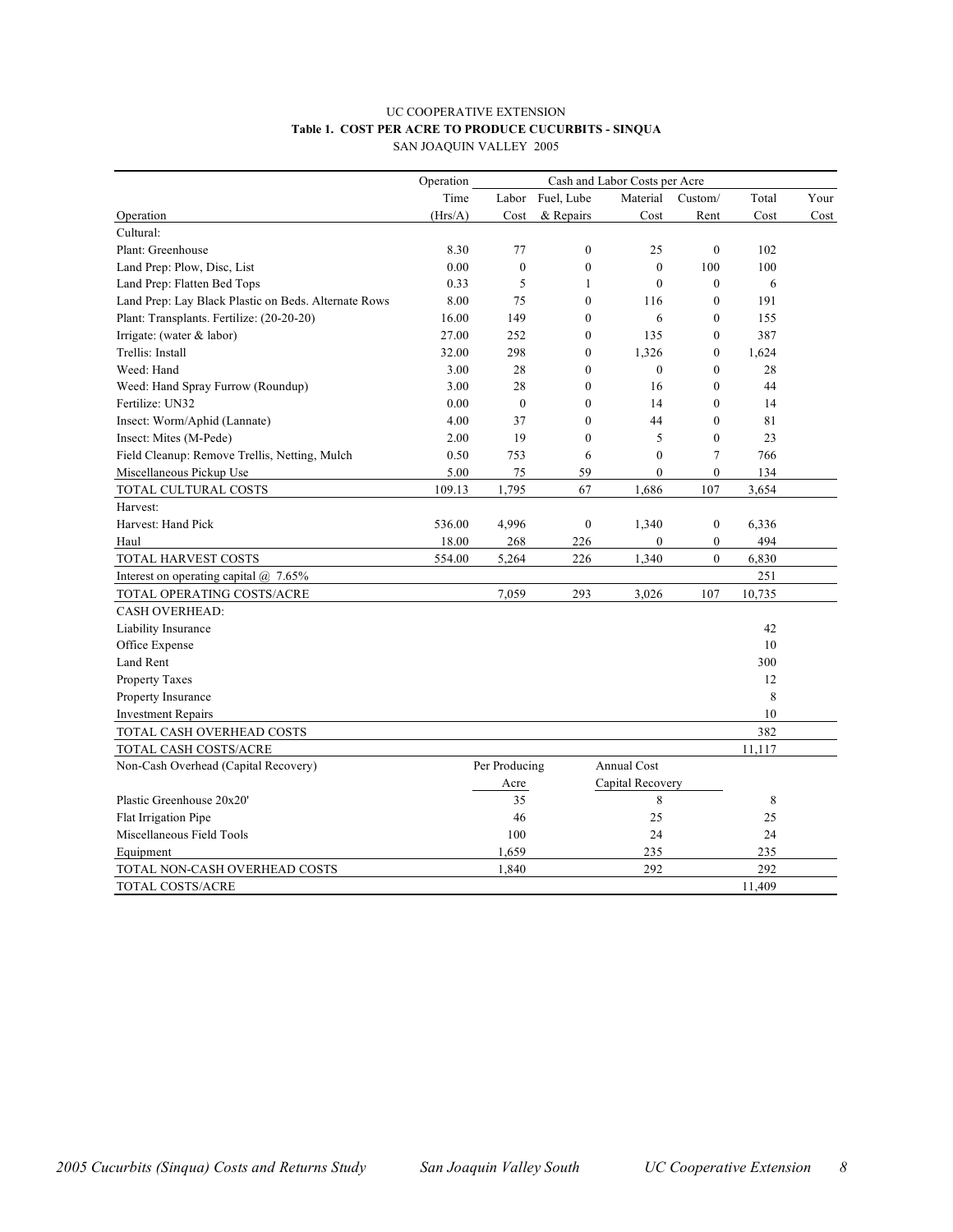#### UC COOPERATIVE EXTENSION **Table 2. COSTS AND RETURNS PER ACRE TO PRODUCE CUCURBITS - SINQUA** SAN JOAQUIN VALLEY - 2005

|                                            | Quantity/ |                 | Price or  | Value or  | Your |
|--------------------------------------------|-----------|-----------------|-----------|-----------|------|
|                                            | Acre      | Unit            | Cost/Unit | Cost/Acre | Cost |
| <b>GROSS RETURNS</b>                       |           |                 |           |           |      |
| Cucurbits: Sinqua                          |           | 1,340 30 lb box | 8.00      | 10,720    |      |
| OPERATING COSTS                            |           |                 |           |           |      |
| Carton:                                    |           |                 |           |           |      |
| Trays - Planting 50 Cell                   | 25.00     | each            | 1.00      | 25        |      |
| Boxes 30 lb                                | 1,340.00  | each            | 1.00      | 1,340     |      |
| Custom:                                    |           |                 |           |           |      |
| Land Preparation                           | 1.00      | acre            | 100.00    | 100       |      |
| Landfill Fee                               | 325.00    | lb              | 0.02      | 7         |      |
| Crop Protect:                              |           |                 |           |           |      |
| Plastic Black 3 ft x 2000 ft/roll. 1mil    | 7,250.00  | foot            | 0.02      | 116       |      |
| Stakes - 6 ft                              | 1,200.00  | each            | 0.99      | 1,188     |      |
| Netting for Trellis 320 ft/roll            | 7,250.00  | foot            | 0.02      | 138       |      |
| Fertilizer:                                |           |                 |           |           |      |
| $20-20-20$                                 | 10.00     | 1b              | 0.57      | 6         |      |
| UN32 (11 lbs/gal)                          | 110.00    | lb              | 0.13      | 14        |      |
| Irrigation:                                |           |                 |           |           |      |
| Water                                      | 54.00     | each            | 2.50      | 135       |      |
| Herbicide:                                 |           |                 |           |           |      |
| Roundup Ultra Max                          | 32.00     | floz            | 0.49      | 16        |      |
| Insecticide:                               |           |                 |           |           |      |
| Lannate LV                                 | 4.50      | pint            | 9.72      | 44        |      |
| M-Pede                                     | 1.60      | pint            | 2.95      | 5         |      |
| Labor (machine)                            | 28.60     | hrs             | 12.42     | 355       |      |
| Labor (non-machine)                        | 719.30    | hrs             | 9.32      | 6,704     |      |
| Fuel - Gas                                 | 97.90     | gal             | 2.05      | 201       |      |
| <b>Fuel - Diesel</b>                       | 0.63      | gal             | 1.51      | 1         |      |
| Lube                                       |           |                 |           | 30        |      |
| Machinery repair                           |           |                 |           | 61        |      |
| Interest on operating capital $@$ 7.65%    |           |                 |           | 251       |      |
| TOTAL OPERATING COSTS/ACRE                 |           |                 |           | 10,735    |      |
| NET RETURNS ABOVE OPERATING COSTS          |           |                 |           | $-15$     |      |
| <b>CASH OVERHEAD COSTS:</b>                |           |                 |           |           |      |
| Liability Insurance                        |           |                 |           | 42        |      |
| Office Expense                             |           |                 |           | 10        |      |
| <b>Land Rent</b>                           |           |                 |           | 300       |      |
| Property Taxes                             |           |                 |           | 12        |      |
| Property Insurance                         |           |                 |           | 8         |      |
| <b>Investment Repairs</b>                  |           |                 |           | $10\,$    |      |
| TOTAL CASH OVERHEAD COSTS/ACRE             |           |                 |           | 382       |      |
| TOTAL CASH COSTS/ACRE                      |           |                 |           | 11,117    |      |
| NON-CASH OVERHEAD COSTS (Capital Recovery) |           |                 |           |           |      |
| Plastic Greenhouse 20x20'                  |           |                 |           | 8         |      |
| Flat Irrigation Pipe                       |           |                 |           | 25        |      |
| Miscellaneous Field Tools                  |           |                 |           | 24        |      |
| Equipment                                  |           |                 |           | 235       |      |
| TOTAL NON-CASH OVERHEAD COSTS/ACRE         |           |                 |           | 292       |      |
| TOTAL COSTS/ACRE                           |           |                 |           | 11,410    |      |
| NET RETURNS ABOVE TOTAL COSTS              |           |                 |           | -689      |      |

Note: Deducting \$6,000 for grower labor = Net Return of \$5,310 per acre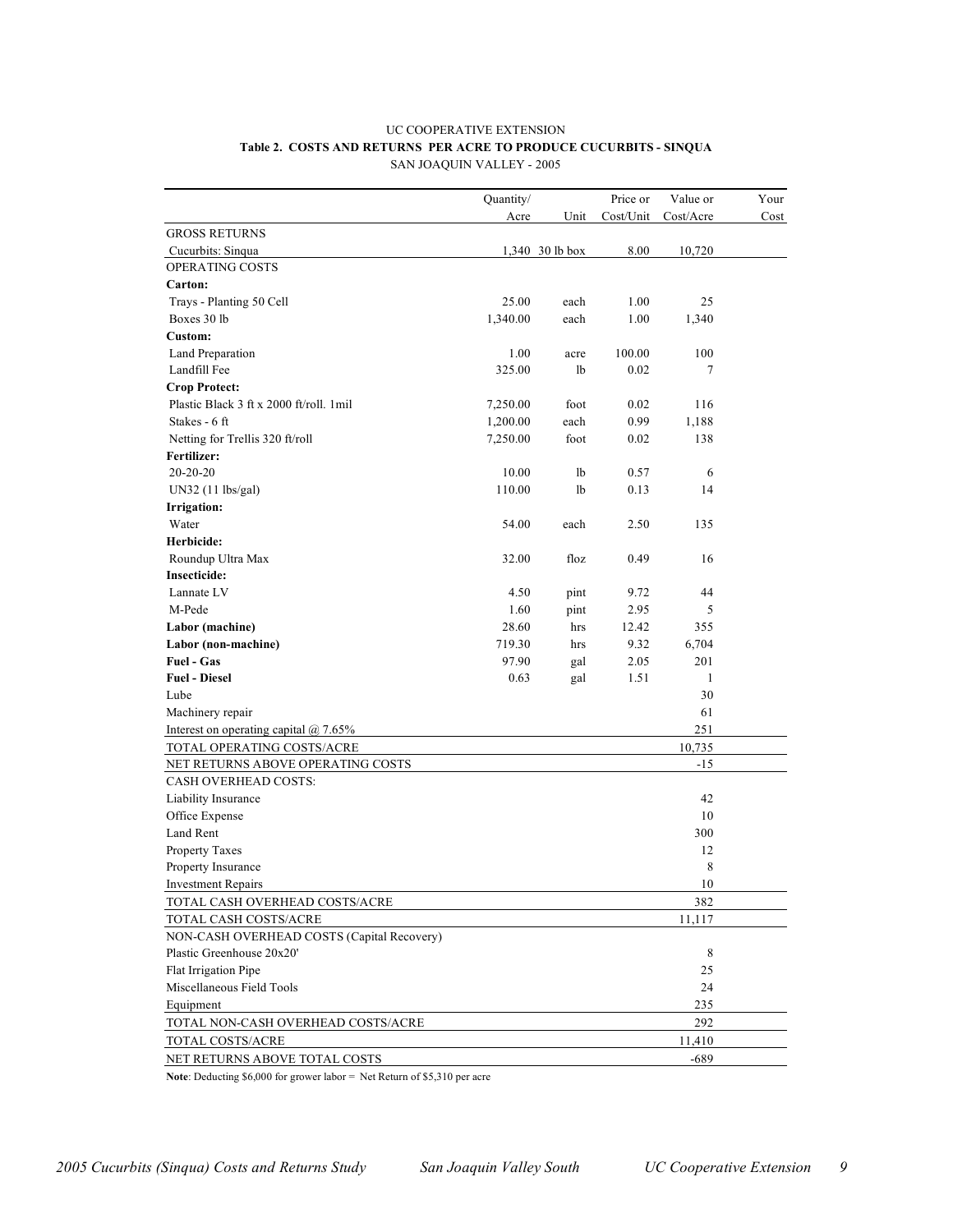## UC COOPERATIVE EXTENSION **Table 3. MONTHLY CASH COST PER ACRE TO PRODUCE CUCURBITS - SINQUA**

SAN JOAQUIN VALLEY - 2005

| Beginning JAN 05                                     | <b>JAN</b> | <b>FEB</b>     | <b>MAR</b> | <b>APR</b>     | <b>MAY</b>     | <b>JUN</b>     | <b>JUL</b>     | <b>AUG</b>     | <b>SEP</b>     | OCT            | <b>NOV</b>     |                  | DEC TOTAL |
|------------------------------------------------------|------------|----------------|------------|----------------|----------------|----------------|----------------|----------------|----------------|----------------|----------------|------------------|-----------|
| Ending DEC 05                                        | 05         | 05             | 05         | 05             | 05             | 05             | 05             | 05             | 05             | 05             | 05             | 05               |           |
| Cultural:                                            |            |                |            |                |                |                |                |                |                |                |                |                  |           |
| Plant: Greenhouse                                    | 102        |                |            |                |                |                |                |                |                |                |                |                  | 102       |
| Land Prep: Plow, Disc, List                          | 100        |                |            |                |                |                |                |                |                |                |                |                  | 100       |
| Land Prep: Flatten Bed Tops                          |            | 6              |            |                |                |                |                |                |                |                |                |                  | 6         |
| Land Prep: Lay Black Plastic on Beds. Alternate Rows |            | 191            |            |                |                |                |                |                |                |                |                |                  | 191       |
| Plant: Transplants. Fertilize: (20-20-20)            |            |                | 155        |                |                |                |                |                |                |                |                |                  | 155       |
| Irrigate: (water & labor)                            |            |                | 14         | 29             | 29             | 72             | 72             | 72             | 72             | 29             |                |                  | 387       |
| Trellis: Install                                     |            |                | 1,624      |                |                |                |                |                |                |                |                |                  | 1,624     |
| Weed: Hand                                           |            |                | 14         |                | 14             |                |                |                |                |                |                |                  | 28        |
| Weed: Hand Spray Furrow (Roundup)                    |            |                |            | 22             |                |                |                | 22             |                |                |                |                  | 44        |
| Fertilize: UN32                                      |            |                |            |                | 7              |                | $\overline{7}$ |                |                |                |                |                  | 14        |
| Insect: Worm/Aphid (Lannate)                         |            |                |            |                | 41             |                |                | 41             |                |                |                |                  | 81        |
| Insect: Mites (M-Pede)                               |            |                |            |                |                |                | 23             |                |                |                |                |                  | 23        |
| Field Cleanup: Remove Trellis, Netting, Mulch        |            |                |            |                |                |                |                |                |                |                | 766            |                  | 766       |
| Miscellaneous Pickup Use                             | 12         | 12             | 12         | 12             | 12             | 12             | 12             | 12             | 12             | 12             | 12             |                  | 134       |
| TOTAL CULTURAL COSTS                                 | 215        | 209            | 1,819      | 63             | 102            | 84             | 114            | 146            | 84             | 41             | 778            | $\theta$         | 3,655     |
| Harvest:                                             |            |                |            |                |                |                |                |                |                |                |                |                  |           |
| Harvest: Hand Pick                                   |            |                |            |                |                | 697            | 1,395          | 1,454          | 1,395          | 1,395          |                |                  | 6,336     |
| Haul                                                 |            |                |            |                |                | 55             | 110            | 110            | 110            | 110            |                |                  | 494       |
| TOTAL HARVEST COSTS                                  |            |                |            |                |                | 752            | 1,505          | 1,564          | 1,504          | 1,505          |                |                  | 6,829     |
| Interest on operating capital                        |            | 3              | 14         | 15             | 15             | 21             | 31             | 42             | 52             | 62             | $-5$           | $\boldsymbol{0}$ | 251       |
| TOTAL OPERATING COSTS/ACRE                           | 216        | 212            | 1,834      | 77             | 118            | 856            | 1,650          | 1,752          | 1,640          | 1,607          | 773            | $\boldsymbol{0}$ | 10,735    |
| <b>OVERHEAD:</b>                                     |            |                |            |                |                |                |                |                |                |                |                |                  |           |
| Liability Insurance                                  |            |                | 42         |                |                |                |                |                |                |                |                |                  | 42        |
| Office Expense                                       | 1          | 1              | -1         |                | 1              | $\mathbf{1}$   | -1             |                | $\mathbf{1}$   | $\mathbf{1}$   | $\overline{1}$ |                  | 10        |
| Land Rent                                            |            |                |            |                |                |                |                |                |                |                |                | 300              | 300       |
| Property Taxes                                       | 11         |                |            |                |                |                |                |                |                |                |                |                  | 11        |
| Property Insurance                                   | 8          |                |            |                |                |                |                |                |                |                |                |                  | 8         |
| <b>Investment Repairs</b>                            |            |                |            |                |                |                |                |                |                |                |                |                  | 10        |
| TOTAL CASH OVERHEAD COSTS                            | 21         | $\overline{c}$ | 44         | $\overline{c}$ | $\overline{c}$ | $\overline{c}$ | $\overline{2}$ | $\overline{2}$ | $\overline{2}$ | $\overline{c}$ | 2              | 301              | 382       |
| TOTAL CASH COSTS/ACRE                                | 237        | 213            | 1,877      | 79             | 120            | 858            | 1,652          | 1,754          | 1,642          | 1,609          | 775            | 301              | 11,116    |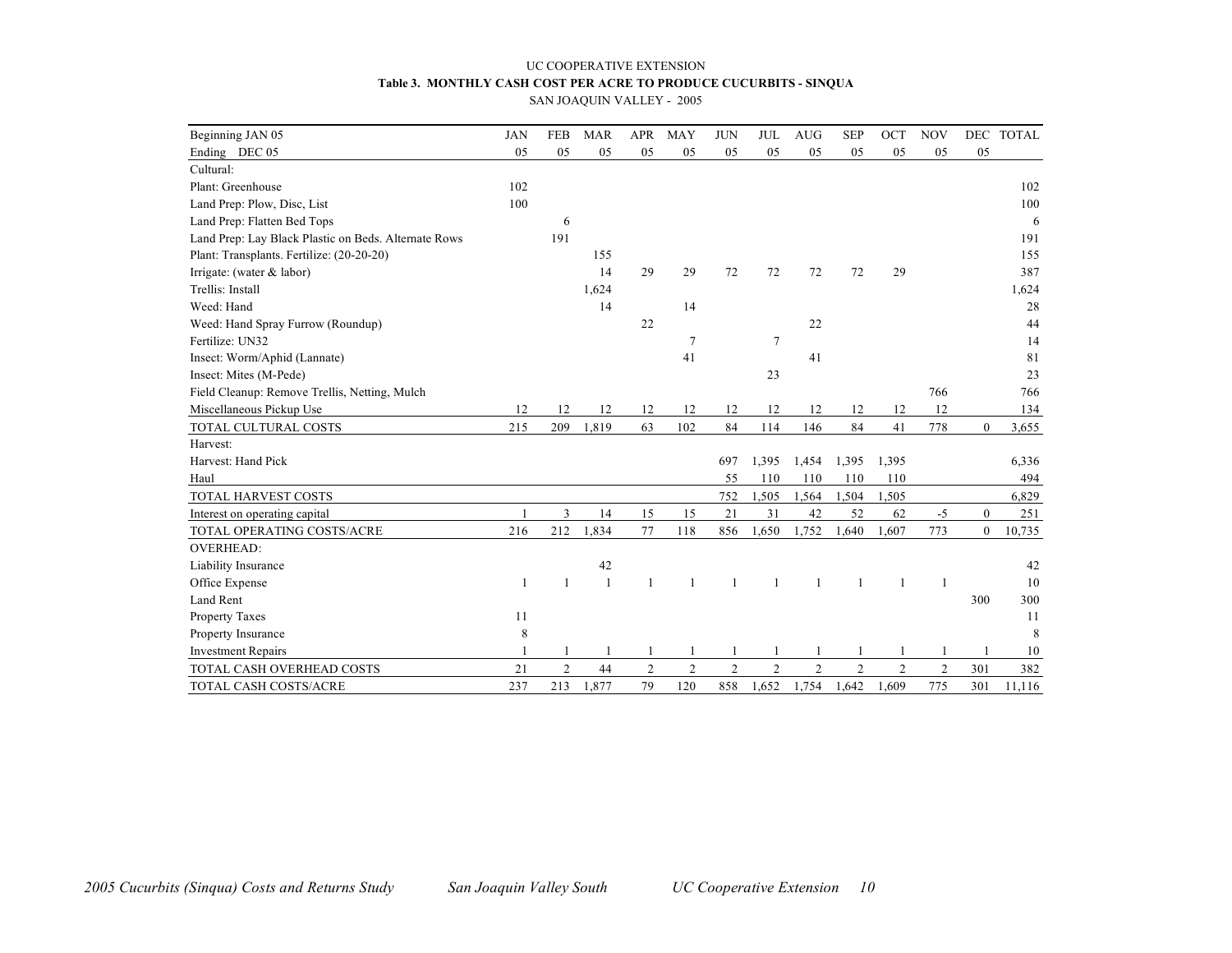### UC COOPERATIVE EXTENSION **Table 4. RANGING ANALYSIS FOR CUCURBITS - SINQUA** SAN JOAQUIN VALLEY - 2005

#### COSTS PER ACRE AT VARYING YIELD TO PRODUCE CUCURBITS

|                                 |       |        |        | YIELD (30 lb boxes/acre) |        |        |        |
|---------------------------------|-------|--------|--------|--------------------------|--------|--------|--------|
|                                 | 1.040 | 1,140  | 1,240  | 1,340                    | 1,440  | 1,540  | 1,640  |
| <b>OPERATING COSTS/ACRE:</b>    |       |        |        |                          |        |        |        |
| Cultural Cost                   | 3,655 | 3,655  | 3,655  | 3,655                    | 3,655  | 3,655  | 3,655  |
| Harvest Cost (Pick & Haul)      | 5,343 | 5,838  | 6,334  | 6,830                    | 7,326  | 7,821  | 8,317  |
| Interest on operating capital   | 225   | 234    | 242    | 251                      | 260    | 268    | 277    |
| TOTAL OPERATING COSTS/ACRE      | 9,223 | 9,727  | 10.231 | 10,736                   | 11,241 | 11,744 | 12,249 |
| TOTAL OPERATING COSTS/box       | 8.87  | 8.53   | 8.25   | 8.01                     | 7.81   | 7.63   | 7.47   |
| <b>CASH OVERHEAD COSTS/ACRE</b> | 380   | 380    | 381    | 382                      | 382    | 383    | 383    |
| TOTAL CASH COSTS/ACRE           | 9.603 | 10.107 | 10,612 | 11,118                   | 11,623 | 12,127 | 12,632 |
| TOTAL CASH COSTS/box            | 9.23  | 8.87   | 8.56   | 8.30                     | 8.07   | 7.87   | 7.70   |
| NON-CASH OVERHEAD COSTS/ACRE    | 271   | 278    | 285    | 292                      | 299    | 306    | 313    |
| TOTAL COSTS/ACRE                | 9.874 | 10,385 | 10,897 | 11,410                   | 11,922 | 12,433 | 12,945 |
| TOTAL COSTS/box                 | 9.49  | 9.11   | 8.79   | 8.51                     | 8.28   | 8.07   | 7.89   |

#### NET RETURNS PER ACRE ABOVE OPERATING COSTS

| <b>PRICE</b>                  | YIELD (30 lb boxes/acre) |          |          |          |          |          |          |  |  |  |
|-------------------------------|--------------------------|----------|----------|----------|----------|----------|----------|--|--|--|
| $\frac{\text{S}}{\text{Dox}}$ | 1.040                    | 1,140    | 1.240    | 1.340    | 1.440    | 1,540    | 1,640    |  |  |  |
| 6.00                          | $-2,983$                 | $-2,887$ | $-2,791$ | $-2,696$ | $-2,601$ | $-2.504$ | $-2,409$ |  |  |  |
| 7.00                          | $-1.943$                 | $-1.747$ | $-1,551$ | $-1,356$ | $-1,161$ | $-964$   | $-769$   |  |  |  |
| 8.00                          | $-903$                   | $-607$   | $-311$   | $-16$    | 279      | 576      | 871      |  |  |  |
| 9.00                          | 137                      | 533      | 929      | 1,324    | 1,719    | 2,116    | 2,511    |  |  |  |
| 10.00                         | 1,177                    | 1,673    | 2,169    | 2,664    | 3,159    | 3,656    | 4,151    |  |  |  |
| 11.00                         | 2,217                    | 2,813    | 3.409    | 4,004    | 4,599    | 5,196    | 5,791    |  |  |  |
| 12.00                         | 3,257                    | 3,953    | 4,649    | 5,344    | 6,039    | 6,736    | 7.431    |  |  |  |

#### NET RETURNS PER ACRE ABOVE CASH COSTS

| <b>PRICE</b>                  |          |          | YIELD (30 lb boxes/acre) |          |          |          |          |
|-------------------------------|----------|----------|--------------------------|----------|----------|----------|----------|
| $\frac{\text{S}}{\text{box}}$ | 1.040    | 1,140    | 1.240                    | 1.340    | 1.440    | 1,540    | 1,640    |
| 6.00                          | $-3,363$ | $-3.267$ | $-3,172$                 | $-3,078$ | $-2,983$ | $-2,887$ | $-2,792$ |
| 7.00                          | $-2,323$ | $-2,127$ | $-1,932$                 | $-1,738$ | $-1,543$ | $-1,347$ | $-1,152$ |
| 8.00                          | $-1,283$ | $-987$   | $-692$                   | $-398$   | $-103$   | 193      | 488      |
| 9.00                          | $-243$   | 153      | 548                      | 942      | 1,337    | 1,733    | 2,128    |
| 10.00                         | 797      | 1.293    | 1,788                    | 2,282    | 2,777    | 3,273    | 3,768    |
| 11.00                         | 1,837    | 2,433    | 3,028                    | 3,622    | 4,217    | 4,813    | 5,408    |
| 12.00                         | 2,877    | 3,573    | 4,268                    | 4,962    | 5,657    | 6,353    | 7,048    |

#### NET RETURNS PER ACRE ABOVE TOTAL COSTS

| <b>PRICE</b>                  |          |          | YIELD (30 lb boxes/acre) |          |          |          |          |
|-------------------------------|----------|----------|--------------------------|----------|----------|----------|----------|
| $\frac{\text{S}}{\text{box}}$ | 1.040    | 1,140    | 1.240                    | 1.340    | 1,440    | 1,540    | 1,640    |
| 6.00                          | $-3,634$ | $-3,545$ | $-3,457$                 | $-3,370$ | $-3,282$ | $-3,193$ | $-3,105$ |
| 7.00                          | $-2,594$ | $-2,405$ | $-2,217$                 | $-2,030$ | $-1,842$ | $-1,653$ | $-1,465$ |
| 8.00                          | $-1,554$ | $-1,265$ | $-977$                   | $-690$   | $-402$   | $-113$   | 175      |
| 9.00                          | $-514$   | $-125$   | 263                      | 650      | 1,038    | 1,427    | 1,815    |
| 10.00                         | 526      | 1,015    | 1,503                    | 1,990    | 2,478    | 2,967    | 3,455    |
| 11.00                         | 1,566    | 2,155    | 2,743                    | 3,330    | 3,918    | 4,507    | 5,095    |
| 12.00                         | 2,606    | 3,295    | 3.983                    | 4,670    | 5,358    | 6,047    | 6,735    |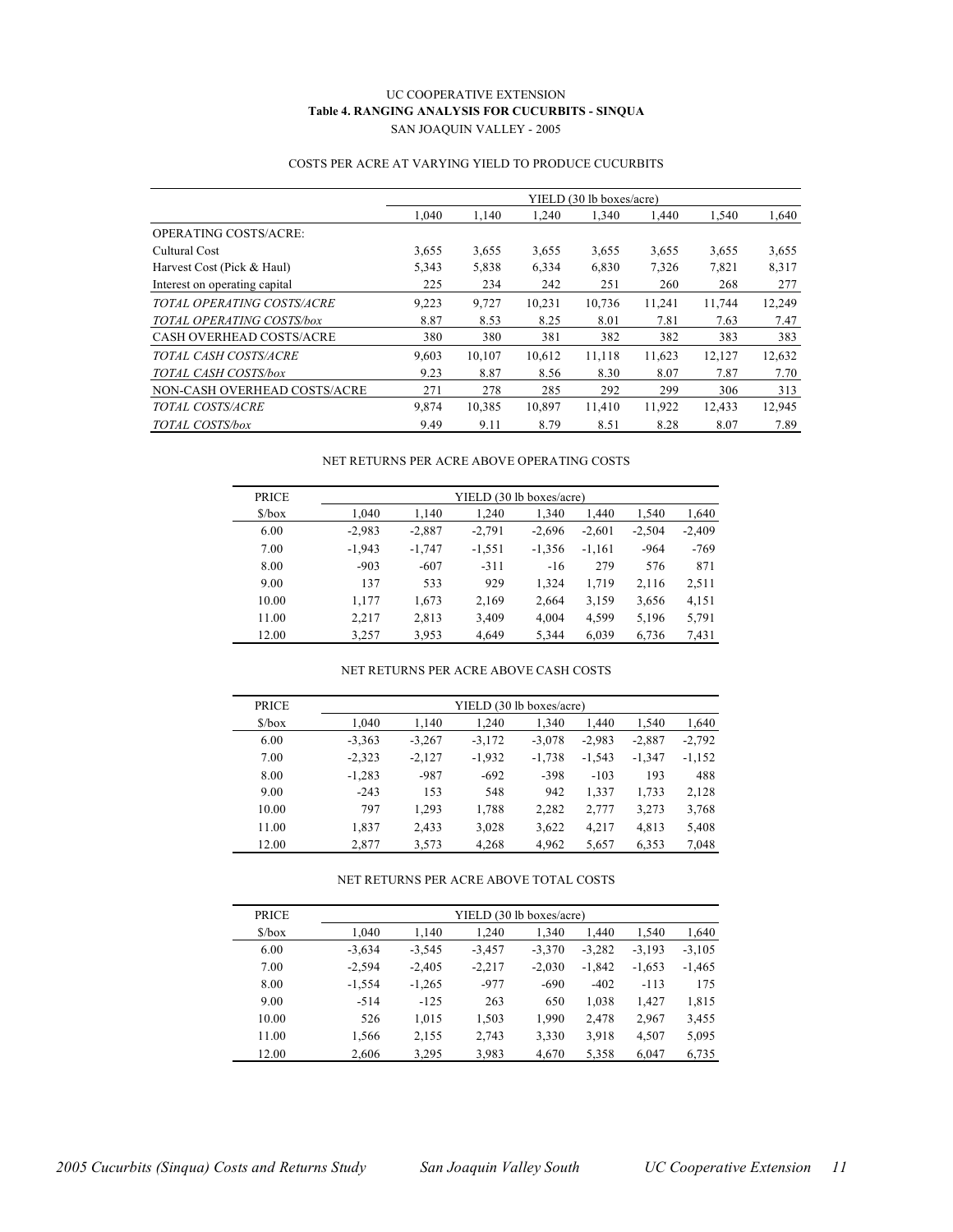### UC COOPERATIVE EXTENSION **Table 5. WHOLE FARM ANNUAL EQUPMENT, INVESTMENT, AND BUSINESS OVERHEAD COSTS** SAN JOAQUIN VALLEY - 2005

#### ANNUAL EQUIPMENT COSTS

|     |                        |        |      |         |          | Cash Overhead |       |       |
|-----|------------------------|--------|------|---------|----------|---------------|-------|-------|
|     |                        |        | Yrs  | Salvage | Capital  | Insur-        |       |       |
| Yr  | Description            | Price  | Life | Value   | Recovery | ance          | Taxes | Total |
| 0.5 | 35HP 2WD Tractor       | 15,265 | 20   | 1.959   | 1,279    | 58            | 86    | 1,423 |
| 05  | Bed Shaper Pipe 9'     | 150    | 10   | 27      | 18       |               |       | 20    |
| 05  | Pickup 1/2 Ton         | 28,000 | 5    | 12,549  | 4,423    | 140           | 203   | 4,766 |
| 05  | Trailer $12x16$        | 4,500  | 20   | 235     | 386      | 16            | 24    | 426   |
|     | TOTAL                  | 47,915 |      | 14,770  | 6.107    | 215           | 313   | 6,635 |
|     | $60\%$ of New Cost $*$ | 28.749 |      | 8,862   | 3,664    | 129           | 188   | 3,981 |

\*Used to reflect a mix of new and used equipment

### ANNUAL INVESTMENT COSTS

|                              |       |      |         |          | Cash Overhead |          |         |       |
|------------------------------|-------|------|---------|----------|---------------|----------|---------|-------|
|                              |       | Yrs  | Salvage | Capital  | lnsur-        |          |         |       |
| Description                  | Price | Life | Value   | Recovery | ance          | Taxes    | Repairs | Total |
| Irrigation Flat Pipe         | 455   |      |         | 248      |               | $\theta$ | 9       | 257   |
| Miscellaneous Field Tools    | 1,000 | ر    |         | 237      |               | $^{0}$   | 20      | 261   |
| Plastic Greenhouse 20' x 20' | 350   |      |         | 83       |               |          | 70      | 156   |
| <b>TOTAL INVESTMENT</b>      | .805  |      | 0       | 569      |               |          | 99      | 674   |

#### ANNUAL BUSINESS OVERHEAD COSTS

|                     | Units/ |      | Price/ | Total |
|---------------------|--------|------|--------|-------|
| Description         | Farm   | Unit | Unit   | Cost  |
| Land Rent           | 10     | acre | 300.00 | 3,000 |
| Liability Insurance | 10     | acre | 41.90  | 419   |
| Office Expense      | 10     | acre | 10.00  | 100   |

## UC COOPERATIVE EXTENSION **Table 6. HOURLY EQUIPMENT COSTS**

SAN JOAQUIN VALLEY - 2005

|     |                    | Actual |          | Cash Overhead |       | Operating |           |       |           |
|-----|--------------------|--------|----------|---------------|-------|-----------|-----------|-------|-----------|
|     |                    | Hours  | Capital  | Insur-        |       |           | Fuel $\&$ | Total | Total     |
|     | Yr Description     | Used   | Recovery | ance          | Taxes | Repairs   | Lube      | Oper. | Costs/Hr. |
| 0.5 | 35HP 2WD Tractor   | 100    | 7.69     | 0.36          | 0.52  | 0.62      | 2.98      | 3.60  | 12.17     |
| 05  | Bed Shaper Pipe 9' | 10     | 1.14     | 0.04          | 0.05  | 0.01      | 0.00      | 0.01  | 1.24      |
| 05  | Pickup 1/2 Ton     | 307    | 8.64     | .27           | .40   | 2.08      | 9.82      | 11.90 | 21.21     |
| 05  | Trailer $12x16$    | 150    | 1.55     | .07           | .09   | 0.66      | 0.00      | 0.66  | 2.37      |